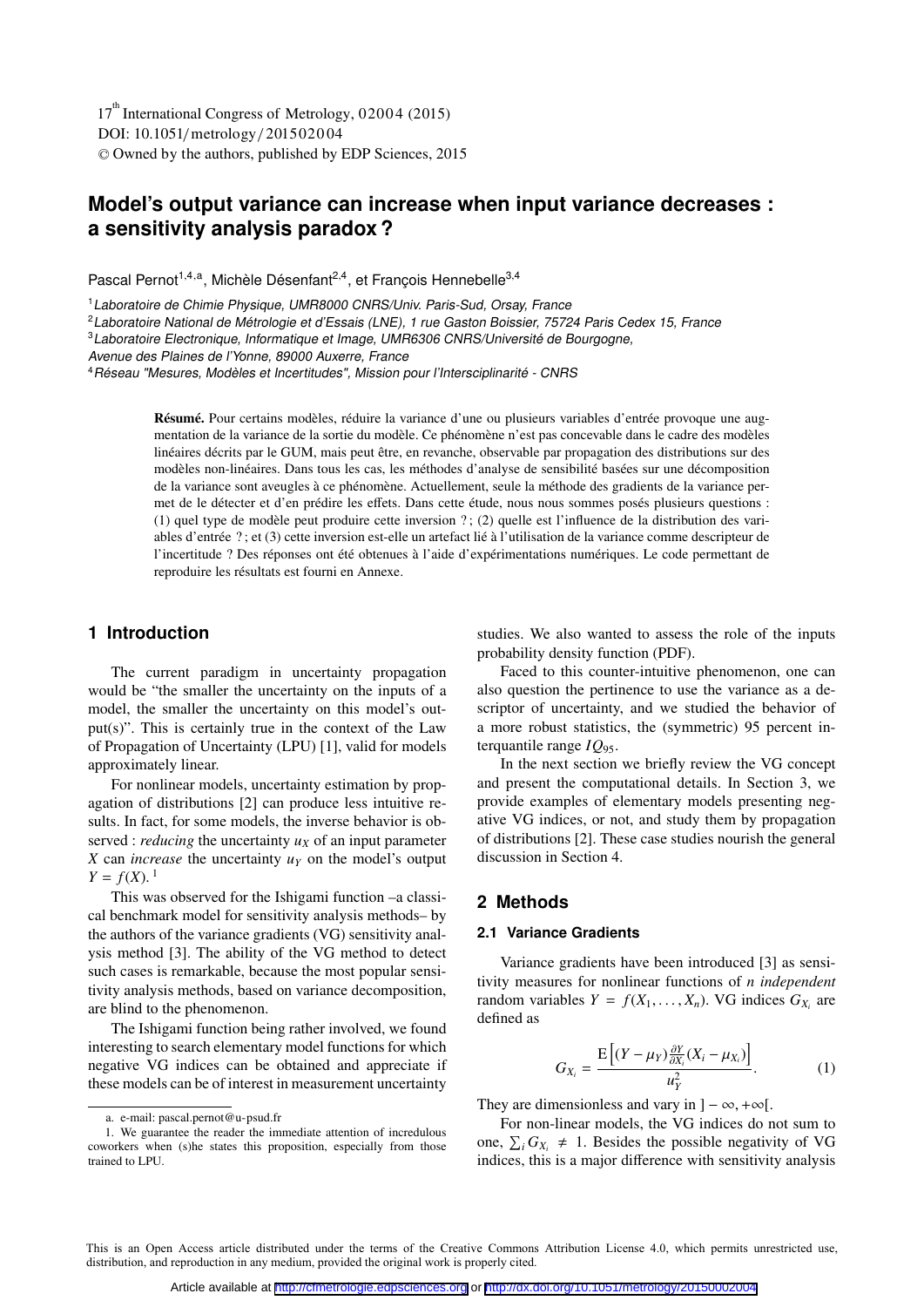

**FIGURE 1.** Model curve  $Y = \exp(-|X|)$  and probability density function PDF(*X*) for  $a = 2$ .

measures based on variance decomposition. However, for linear models, Eq. 1 recovers the standard decomposition of variance, *i.e.*

$$
G_{X_i} = \frac{1}{u_Y^2} \left(\frac{\partial Y}{\partial X_i}\right)^2 u_{X_i}^2 \tag{2}
$$

is the portion of the output variance due to  $X_i$  [1]. In this case,  $G_{X_i}$  indices vary in [0, 1] and sum to 1.

For all model types,  $G_{X_i}$  quantifies the effect of a change in the variance of  $X_i$  on  $u_Y^2$ :

$$
u_{X_i}^{2'} = (1 + p) \times u_{X_i}^{2} \Longrightarrow u_{Y}^{2'} \simeq (1 + pG_{X_i}) \times u_{Y}^{2}, \quad (3)
$$

*i.e.*, a change of  $100 \times p$  percent of  $u_{X_i}^2$  would cause a change of  $100 \times p \times G_{X_i}$  percent of  $u_Y^2$ . For non-linear models, this relation is expected to hold for small variations ( $|p| \ll 1$ ), whereas for linear models, it is valid for any  $p \ge -1$ . This points to a convenient and little known interpretation of the usual analysis of variance coefficients for linear models.

For non-linear models, the VG indices provide information that cannot be obtained by sensitivity measures based on variance decomposition. For instance, as reported by Campanelli *et al.* [3], and verified below (Sect. 3.4), VG indices provide a correct ranking when considering small inputs variance reduction. By contrast, global sensitivity analysis tools such as the Sobol method [4], inform us on the output variance reduction to be expected from a full cancellation of the variance of each input.

#### **2.2 Numerical applications**

The results presented next were obtained by Monte Carlo uncertainty propagation [2]. The VG indices were computed using Monte Carlo samples generated for the propagation of distributions. All calculations have been made in R [5], with functions gumS1 and vgSA from our teaching package rgumlib (https ://github.com/ppernot/rgumlib). Sobol indices have been calculated with the soboljansen function of package sensitivity [6].



**FIGURE 2.** Symmetric-exponential model : output uncertainty  $u_Y$ , symmetric 95 percent coverage interval  $IQ_{95}$  and VG index  $G_X$ as a function of the input distribution standard uncertainty  $u<sub>x</sub>$ , where *X* is uniformly distributed (top) or normally distributed (bottom) and centered in 0. Lines : analytical ; bullets : Monte Carlo.

A R code example for the VG analysis of onedimensional models is provided in the Appendix.

# **3 Numerical experiments**

Several models have been selected to display the main features linked to negative VG indices. They are mostly one-dimensional elementary functions (symmetric-exponential, hyperbolic tangent and sine). We also included the Ishigami function as an example of a multi-dimensional model.

# **3.1 The Symmetric-exponential model**

Let us first consider the following model

$$
Y = \exp(-|X|) \tag{4}
$$

$$
X \sim Unif(-a, a) \tag{5}
$$

where *X* is uniformly distributed, with half-width  $a =$  $\sqrt{3}u_{x}$ , and centered in 0 (Fig. 1).

For this model, we derived analytical results for the quantities of interest, in order to validate the Monte Carlo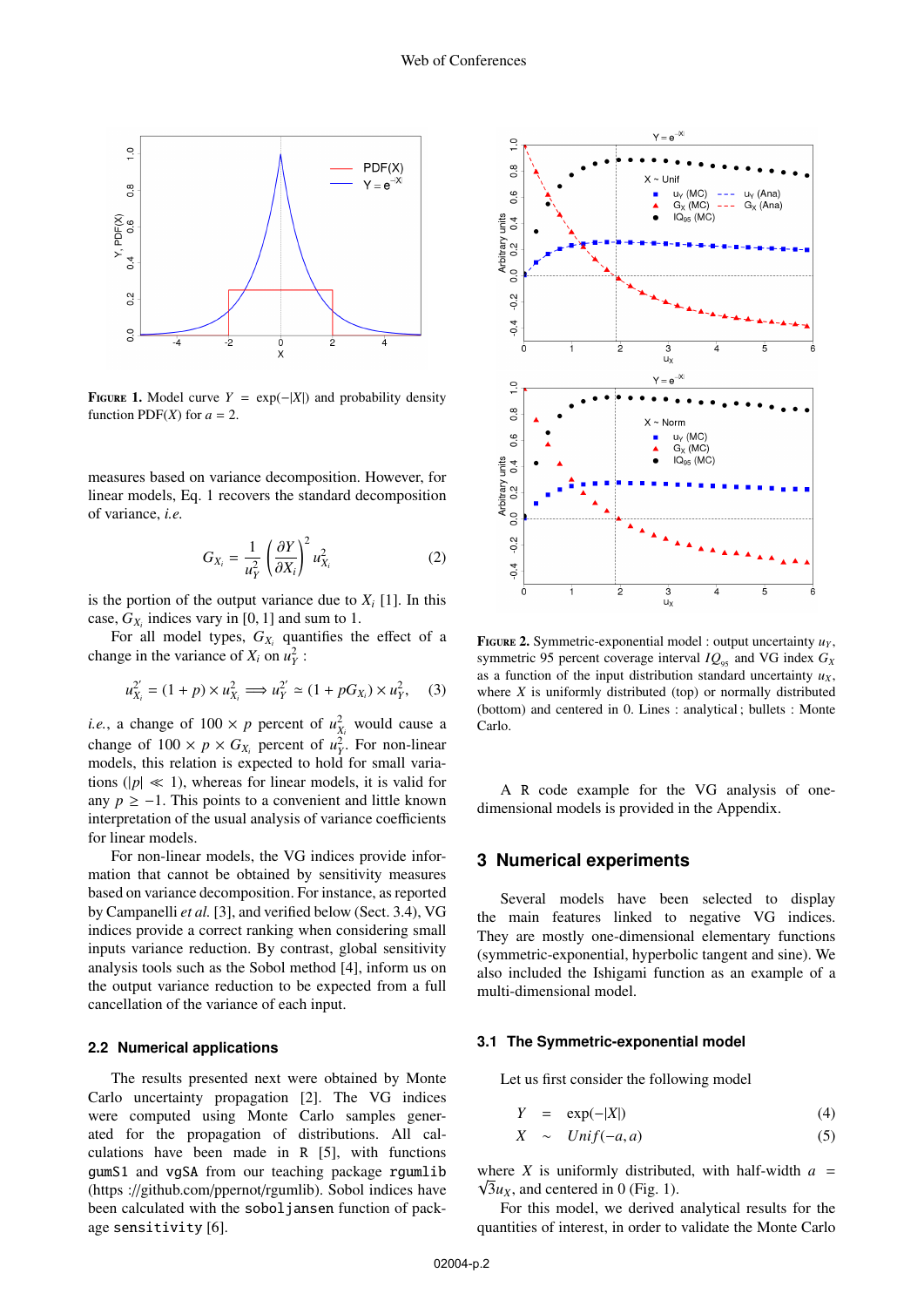

FIGURE 3. Symmetric-exponential model : 2D density plot of the probability density function of *Y* as a function of  $u<sub>X</sub>$ . Cuts at selected  $u<sub>X</sub>$  values are presented in the right panel. The corresponding values of the variance  $u<sub>Y</sub>$  and VG index  $G<sub>X</sub>$  are reported above the cuts.

estimations :

$$
\overline{y} = \frac{1 - e^{-a}}{a} \tag{6}
$$

$$
u_Y^2 = \frac{1 - e^{-2a}}{2a} - \overline{y}^2 \tag{7}
$$

$$
G_X = \frac{1}{2au_Y^2} \times \left[ \frac{2a+1}{2} e^{-2a} - 2\overline{y} \left( (a+1)e^{-a} - 1 \right) - \frac{1}{2} \right] (8)
$$

#### 3.1.1 Numerical results

Uncertainty propagation has been performed for a series of  $u_X$  values by Monte Carlo, with  $10^5$  runs per point. The variations of  $G_X$  and  $u_Y$  with  $u_X$  are presented in Fig. 2-(top). They are in perfect agreement with the analytical results. The symmetric 95 percent coverage interval *IQ*<sup>95</sup> estimated from the Monte Carlo samples has also been reported in Fig. 2-(top).

The  $u<sub>Y</sub>$  curve presents two regimes : for small values of  $u_X$ ,  $u_Y$  increases with  $u_X$  (which would be the "intuitive" LUP-compliant behavior), then it passes by a maximum and decreases. Simultaneously, the VG index  $G_X$  decreases continuously from 1 to negative values. The maximum of  $u_Y$  corresponds to the value of  $u_X$  where  $G_X$ changes its sign ( $u_X \approx 1.9$ ). The *IQ*<sub>95</sub> statistics follows a similar behavior as  $u_Y$ . As the PDF of *Y* is non-symmetric, we also evaluated the behavior of Shortest Probability Intervals [7], with the same conclusion (not shown).

Similar results have been obtained for the Gaussian model  $Y = \exp(-X^2)$  (not shown), and can be extended to any single peak/dip shape function with a flat baseline.

## 3.1.2 Application example

Using Eqs. 6-8, for  $a = 4$  one has  $u_x^2 = 5.33$ ,  $u_y^2 = 6.47$  and  $G_y = -0.10$ . A relative increase of 10 percent 0.0647 and  $G_X = -0.10$ . A relative increase of 10 percent of  $u_X^2$  ( $p = 0.1$ ), leads to  $u_Y^2 = 0.0640$ , *i.e.* a relative de-<br>crease of  $u^2$  by 1 percent confirming the interpretation of crease of  $u_Y^2$  by 1 percent, confirming the interpretation of VG indices (Eq. 3).

# 3.1.3 Output Probability Density Function

We built histograms of *Y* samples to approximate PDF(*Y*) and collected them to design a 2D density plot, as a function of  $u_X$  and *Y* (Fig. 3). The PDF of *Y* is unimodal for all values of  $u_X$ . As  $u_X$  increases, the maximum probability density moves from the high values of *Y* to the lower ones. For large values of  $u<sub>X</sub>$ , there is an accumulation of the propability density at the lower values of *Y* which induces a decrease of variance. We will consider the value  $Y = 0$  as an *accumulation point* for PDF(*Y*).

#### 3.1.4 Effect of *X* distribution shape

To evaluate the impact of the input's PDF, Monte Carlo estimates of  $G_X$ ,  $u_Y$  and  $IQ_{95}$  have been generated with a normal law of mean 0 and standard deviation  $u_x$ ,

$$
X \sim Norm(0, u_X). \tag{9}
$$

The results are reported in Fig. 2-(bottom). All quantities present similar behavior as observed for the uniform distribution. The maximum of  $u<sub>y</sub>$  is reached for a value of  $u<sub>X</sub>$  very close to the one observed for the uniform distribution. For the present model, the shape of PDF(*X*) has a minor influence on the results of VG analysis.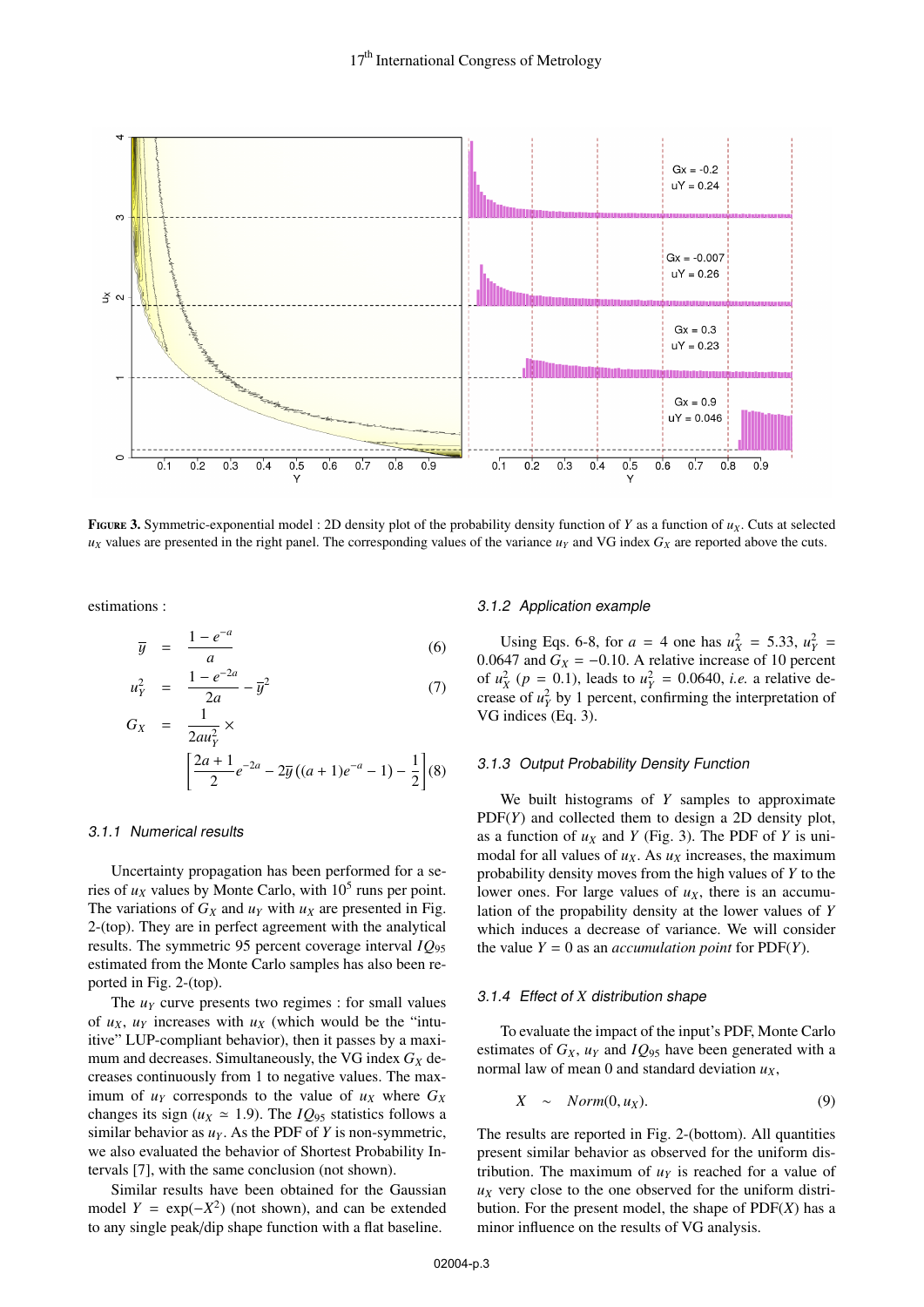

FIGURE 4. Curve for the Tanh model and probability density function *PDF*(*X*) for  $u_X = 1/\sqrt{3}$ .



**FIGURE 5.** Tanh model :  $u_Y$ ,  $IQ_{95}$  and  $G_X$  as a function of the input uncertainty  $u_x$ , where  $X$  is uniformly distributed and centered in  $X = 0.0$ .

#### **3.2 The Hyperbolic tangent function**

The previous example hints at the role of accumulation points in variance reduction. We consider now a model with two distinct asymptotic accumulation points in *Y* space, the hyperbolic tangent function (Fig. 4)

$$
Y = \tanh(X) \tag{10}
$$

$$
X \sim Unif(-a, a) \tag{11}
$$

Monte Carlo estimation of the quantities of interest are reported in Fig.  $5: u<sub>Y</sub>$  increases monotonically and reaches an asymptote, while  $G_X$  decreases monotonically to zero. We plotted also a line depicting the variance increase in the LPU/GUM approximation, verifying that the linear approximation is valid for small values of  $u<sub>X</sub>$ .

As  $u<sub>X</sub>$  increases, the points of the output sample symmetrically accumulate towards the limits of *Y*. The asymptotic shape with  $u_X$  of the PDF of  $Y$  should then be well represented by a Beta distribution

$$
\lim_{u_X \to +\infty} \text{PDF}(Y) \simeq \lim_{\alpha, \beta \to 0} \text{Beta}(0.5(Y-1); \alpha, \beta). \tag{12}
$$

Knowing that the asymptotic variance for the standard Beta distribution when  $\alpha$  and  $\beta$  vanish is 0.25, one can



**FIGURE 6.** Model curve  $Y = sin(X)$  and probability density function  $q(X)$  for  $a = 2$ .

estimate the asymptotic value for  $u_Y^2$  to be close to 1, in agreement with the Monte Carlo simulations. *IQ*<sup>95</sup> reaches more rapidly its asymptotic value of 2, also in agreement with the properties of the Beta distribution.

## **3.3 The Sine model**

Let us now consider the Sine model (Fig. 6)

$$
Y = \sin(X) \tag{13}
$$

$$
X \sim Unif(-a, a) \tag{14}
$$

This model differs from the previous ones in the sense that there is no asymptotic accumulation point(s).

Analytical expressions of the mean, variance and VG index are

$$
\overline{y} = 0 \tag{15}
$$

$$
u_Y^2 = \frac{1}{2} \left( 1 - \frac{\sin 2a}{2a} \right) \tag{16}
$$

$$
G_X = \frac{1}{4u_Y^2} \left( \frac{\sin 2a}{2a} - \cos 2a \right)
$$
 (17)

Monte Carlo estimation of the quantities of interest are reported in Figs. 7-(top) and 8. The Monte Carlo values match perfectly the analytical results (Eqns. 16 and 17).

The value of  $u_Y$  increases with  $u_X$  until  $a = \sqrt{3}u_X$  becomes slightly larger than  $3\pi/4$  and then displays damped oscillations with period  $a = \pi$  around its asymptotic value of  $1/\sqrt{2}$ .  $G_X$  oscillates with the same period and a phase<br>shift of  $-\pi/4$ . For large values of  $u_X$ .  $G_X$  is dominated by shift of  $-\pi/4$ . For large values of  $u_X$ ,  $G_X$  is dominated by the cos 2*a* term, without damping of its oscillations. *IQ*<sup>95</sup> presents oscillations of smaller amplitude.

Looking at the 2D density plot of PDF(*Y*) (Fig. 8), the first maximum of  $u<sub>y</sub>$  corresponds to an accumulation of the probability density around the extremal values of *Y*, such as for the tanh model. However, for larger values of  $u<sub>X</sub>$ , more points are sampled from the central values of *Y*, leading to a decrease of  $u<sub>Y</sub>$ . The oscillatory pattern is damped, as each new period adds a decreasing relative contribution to  $PDF(Y)$ .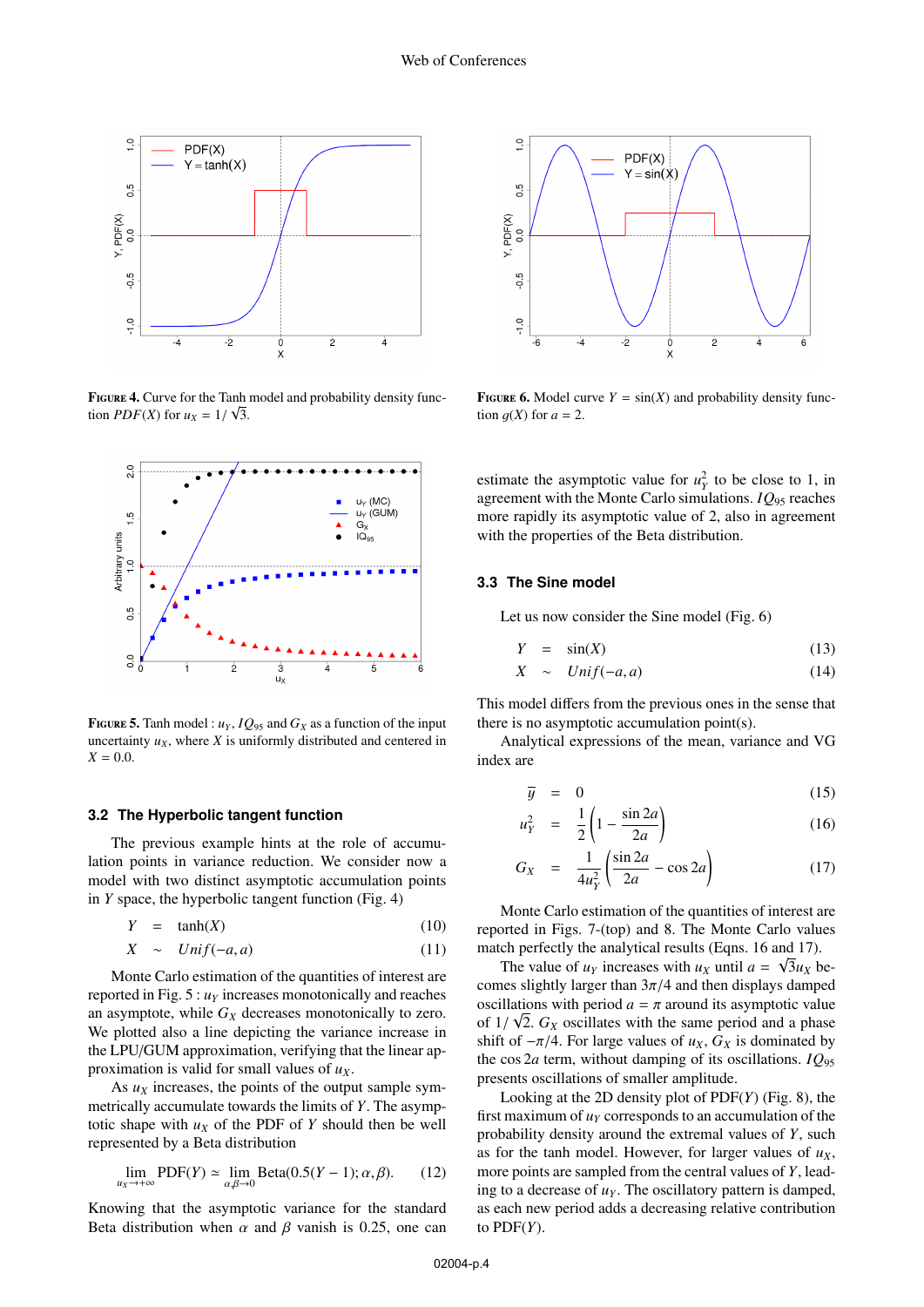

**FIGURE 7.** Sine model :  $u_Y$ ,  $IQ_{95}$  and  $G_X$  as a function of  $u_X$ ; (top) *X* uniformly distributed and centered in 0 ; (bottom) *X* normally distributed and centered in 0. The full line represents the value of  $u<sub>Y</sub>$  estimated by combination of variances (GUM). The vertical dashed lines represent values of  $a = \sqrt{3}u_X$  multiples of  $\pi/4$ .

#### 3.3.1 Effect of *X* distribution shape

Monte Carlo estimates of  $G_X$ ,  $u_Y$  and  $IQ_{95}$  have been generated with a normal distribution for *X* (Eq. 9). The results are reported in Fig. 7-(bottom). The oscillatory pattern is almost fully damped.  $G_X$  does not become significantly negative (*i.e.* beyond the sampling uncertainty). The spread of the normal distribution overlaps simultaneously regions of decrease and increase observed for the uniform distribution, with a practically null budget.

This model shows that local accumulation points can be a source of negative VG indices, but the latter are more sensitive to the shape of the distribution of *X* than for asymptotic accumulation points.

# **3.4 The Ishigami function**

In their seminal paper, Campanelli et al. [3] applied the VG method to the Ishigami function and obtained a negative index. We reproduce here this experiment and analyze the results in the light of the preceding models.

$$
Y = \sin(X_1) + 7\sin(X_2)^2
$$

$$
+0.1\sin(X_1) * X_3^4\tag{18}
$$

$$
X_1, X_2, X_3 \sim Unif[-\pi, \pi]
$$
 (19)

Monte Carlo uncertainty propagation with  $10<sup>6</sup>$  samples provides  $u_Y = 3.72$  (Table 1). Our results are numerically identical to the original paper ([3], Table 7).

The VG analysis reveals a negative coefficient for *X*<sup>1</sup> (Table 1). Its occurrence can be directly interpreted by the presence of local accumulation points, as seen in the Sine model. Considering the dependence of *Y* on *X*2, negative VG indices are also likely to occur periodically for this variable, for instance at  $\sqrt{3}u_{X_2} = 3\pi/4$ ,  $5\pi/4$ ... ( $G_{X_2} \simeq$  -0.2)  $-0.2$ ).

The ranking of the variables obtained by the first order Sobol indices and by the VG indices are remarkably different (Table 1). Sobol indices suggest that reducing the variance of  $X_1$  or  $X_2$  should have the largest impact, whereas VG indices suggest that there is more to be expected from reducing the variance of *X*3. As explained above, this illustrates the different purposes of both indices : Sobol indices refer to a full cancellation of each input's variance, whereas VG indices refer to a small reduction of their variance.

To assess the validity of the VG ranking, we performed a 10 percent variance reduction of all variables individually  $2$ . The results are reported in Table 1. In each case, the relative variation of variance  $\Delta u_Y^2/u_Y^2$  is computed (1) from the Monte Carlo samples: and (2) by the VG estimafrom the Monte Carlo samples ; and (2) by the VG estimator, i.e.  $\Delta u_Y^2 / u_Y^2 \simeq 0.1 \times G_{X_i}$ . The agreement is very good in all cases and the most efficient reduction (18 %) is indeed all cases, and the most efficient reduction (18 %) is indeed observed for *X*3, which has the smallest first order Sobol index.

# **4 Discussion**

Examples above show that negative VG indices are not a property of exotic models, and that the prediction of variance variation derived from the VG indices are confirmed by simulations.

We discuss next two points of interest : (1) the link of negative VG indices with the presence of accumulation points in  $PDF(Y)$ ; and (2) the need to complement the GUM-Supp1 with basics of sensitivity analysis.

#### **4.1 Importance of accumulation points**

We have shown the role of accumulation points in the  $PDF(Y)$  for the occurrence of negative VG indices, accumulation points linked to asymptotic or local null derivatives of the model. We have not performed an exhaustive exploration of models, but salient features of the few models studied above enable to characterize nonlinear models suitable to display negative VG indices.

The main point is that the model should present null partial derivatives in the variation range of *X*. These null derivatives correspond to values of *Y* for which peaks (accumulation points) might appear in the PDF of *Y*. We have seen that a single asymptotic accumulation point will lead to negative VG indices. By contrast, if the distribution of *Y* is drawn towards two asymptotic accumulation points,

<sup>2.</sup> Campanelli *et al.* [3] have also done this verification but did not publish the results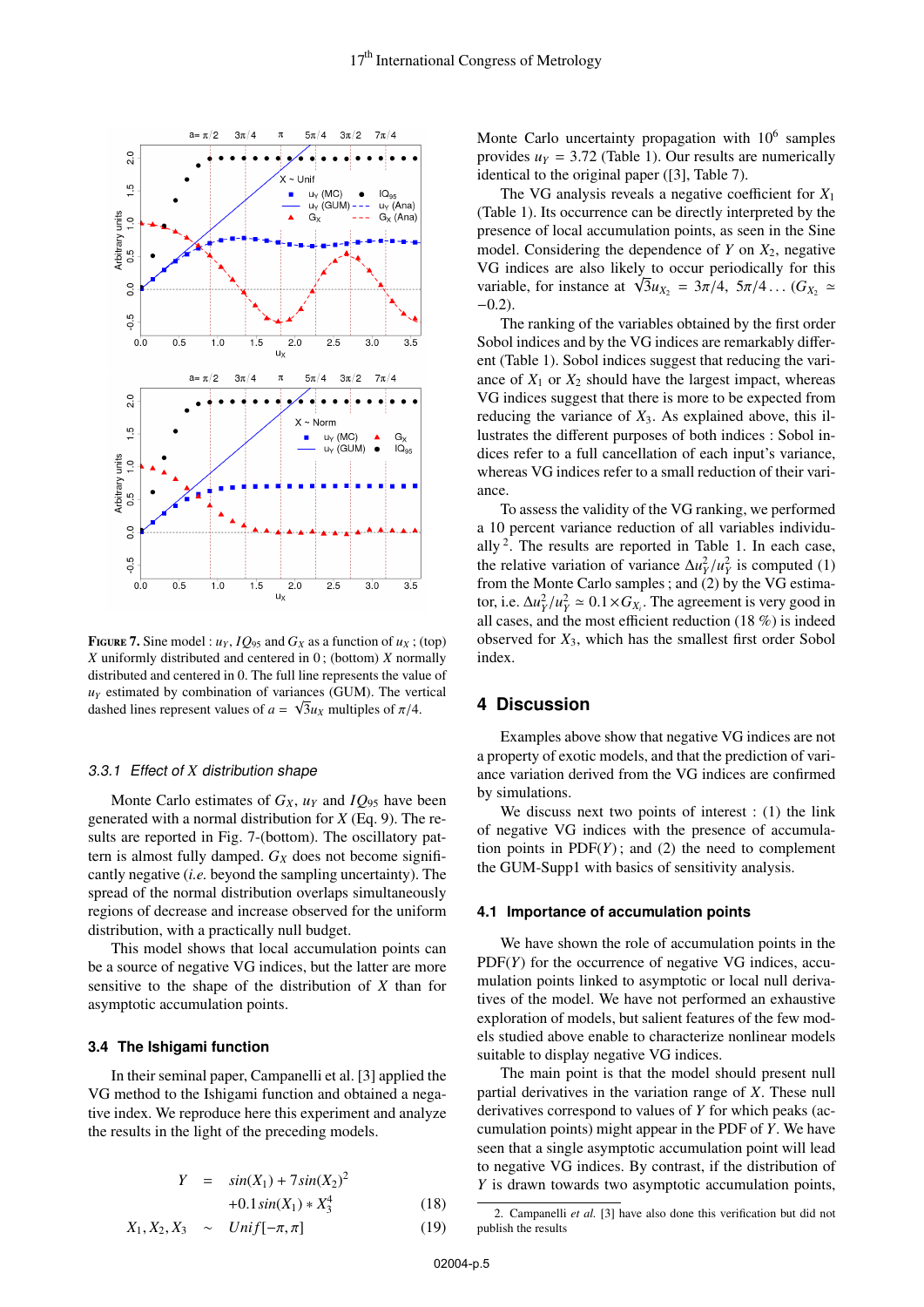

FIGURE 8. Sine model : 2D density plot of the probability density function of *Y* as a function of  $u<sub>X</sub>$ . Cuts at selected  $u<sub>X</sub>$  values are presented in the right panel. The corresponding values of the variance  $u<sub>Y</sub>$  and VG index  $G<sub>X</sub>$  are reported above the cuts.

 $u_Y$  is expected to increase monotonously with  $u_X$ . The presence of local accumulation points might also induce negative VG indices. Therefore, the sampling of any nonmonotonous model is liable to produce negative VG indices.

Note that these features will be most prominent for input variables with sharply bounded distributions, *e.g.*, uniform PDFs. In particular, the presence of local accumulation points might be totally damped by a normal input PDF.

# **4.2 Scope**

It is to be expected that users studying non-linear models in the presence of large inputs uncertainty by Monte Carlo uncertainty analysis have fair chances to encounter them. The combination of non-linear models and large input uncertainties has been reported for instance in the chemical modeling of planetary atmospheres [8], or in astrochemistry [9].

In metrology, where uncertainties are more controlled, negative VG indices should be infrequent.

## **4.3 Interest of VG for the GUM Supp1**

We have shown above that the decrease of output variance with the increase of input variance is not an artefact observed for exotic models. We might still question if this is an artifact of the variance itself as an estimator of uncertainty, and, perhaps, revise the definition of uncertainty. We have observed on all the example models that more robust statistics, such as *IQ*<sup>95</sup> display the same behavior as the variance. In fact, we have seen that the shape of the PDF(*Y*) itself is affected by the presence of null derivatives in the model. We have therefore to consider this phenomenon as normal, even if reconciliation with the LPU paradigm is impossible. This can be considered as an added value of the propagation of distributions.

It seems important to us that users of the GUM-Supplement 1 [2] be warned of this possibility. Variance Gradients should be proposed as a standard tool of sensitivity analysis (an elementary implementation in R is provided in the Appendix). Beyond the merit of revealing negative VG indices, it provides in all cases a predictive assessment of the importance of variables in the uncertainty budget. The impact of small reductions of variance of the uncertain parameters might be of higher interest to the measurement community than the rankings provided by other sensitivity analysis methods.

# **References**

- [1] BIPM, IEC, IFCC, ILAC, ISO, IUPAC, IUPAP, OIML. *Evaluation of measurement data - Guide to the expression of uncertainty in measurement (GUM).* Technical report 100 :2008, Joint Committee for Guides in Metrology, JCGM (2008).
- [2] BIPM, IEC, IFCC, ILAC, ISO, IUPAC, IUPAP, OIML. *Evaluation of measurement data - Supplement 1 to the "Guide to the expression of uncertainty in measurement" - Propagation of distributions using a Monte Carlo method.* Technical report 101 :2008, Joint Committee for Guides in Metrology, JCGM (2008).
- [3] M. Campanelli, R. Kacker, R. Kessel. *Meas. Sci. Tech.* 24, 025002 (2013).
- [4] I. Sobol. *Model. Comput. Exp.* 1, 407 (1990).